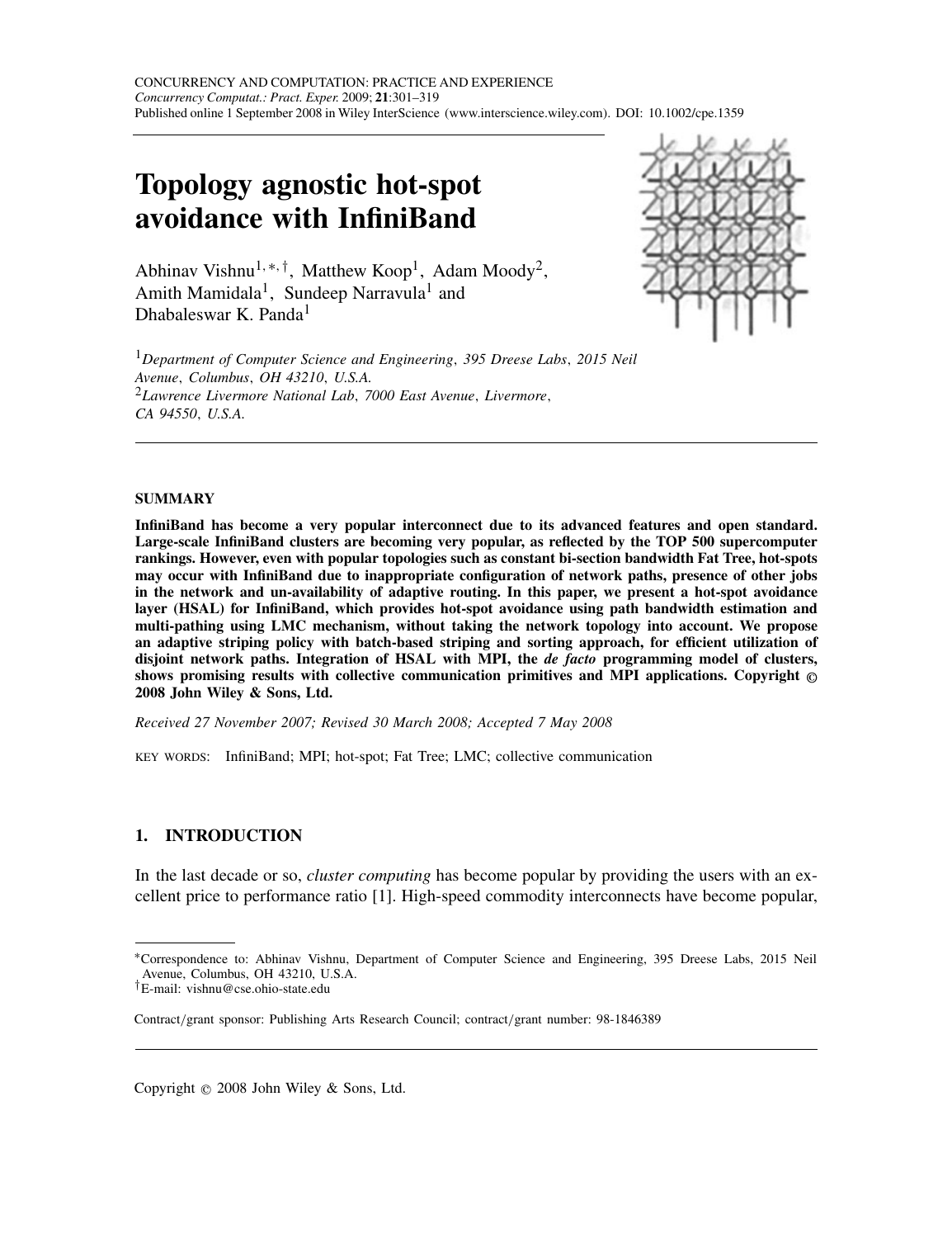

InfiniBand [2] in particular, due to its advanced features and open standard. Parallel applications executing on these clusters primarily use MPI [3,4] as the *de facto* programming model. Fat Tree [5] has become a very popular interconnection topology for these clusters, primarily due to its multipathing capability. However, even with constant bi-section bandwidth (CBB) Fat Tree, hot-spot(s) may occur in the network depending upon the route configuration(s) between end nodes and communication pattern(s) in an application. Other factors including the presence of other jobs in the network and topology un-aware scheduling of tasks by program launchers may significantly impact the performance of applications. To make the matters worse, the deterministic routing nature of InfiniBand limits the application from an effective use of multiple paths transparently to avoid the hot-spot(s) in the network. InfiniBand specification  $[2]$  provides a congestion control protocol, which leverages an early congestion notification mechanism between switches and adapters. However, this approach enforces a reduced data transfer on the existing path, while other paths in the network may be left under-utilized.

A popular mechanism for providing hot-spot avoidance is to leverage multi-pathing. In our previous studies, we provided a framework for supporting multi-pathing at the end nodes [6], popularly referred to as multi-rail networks. We provided an abstraction for supporting multiple ports and multiple adapters and studied various scheduling policies. The evaluation at the MPI layer provided promising results with collective communication and applications. We expanded the basic ideas proposed in this study to provide hot-spot avoidance using the LMC mechanism [7]. Using the adaptive striping policy and the LMC mechanism, we studied the performance with collective communication primitives and MPI applications. We observed that HSAM (hot-spot avoidance with MVAPICH [8]) is an efficient mechanism for providing hot-spot avoidance.

In this study, we thoroughly review our previous proposals and alleviate the deficiencies of HSAM. The inherent limitations of the HSAM design prohibit the utilization of all the physically disjoint paths at run time. As a result, better paths may never be even explored. In this paper, we present a hot-spot avoidance layer (HSAL), which performs batch-based striping and sorting (BSS) during the application execution to adaptively eliminate the path(s) with low bandwidth. The design challenges for integration of MPI with HSAL are also discussed in detail. We also compare the HSAM [7] scheme with MPI integrated with HSAL to compare the performance of different BSS configurations and the original case (no multi-pathing at all). Using MPI Alltoall, we can achieve an improvement of 27 and 32% in latency with different BSS configurations compared with the best configuration of the HSAM scheme on 32 and 64 processes, respectively. A default mapping of tasks in the cluster shows similar benefits. Using the Fourier transform benchmark from NAS Parallel Benchmarks [9] with different problem sizes, the execution time can be improved by 5–7% with different BSS configurations compared with the best HSAM configuration and 11–13% from the original implementation. Other NAS Parallel Benchmarks [9] do not incur any performance degradation.

The remainder of this paper is organized as follows: In Section 2, we present the background of our study. In Section 3, we present the motivation of our study. Section 4 discusses the HSAL, associated challenges and integration at the MPI layer. In Section 5, we present the performance evaluation of the BSS approach using an InfiniBand cluster. In Section 6, we present the related study. In Section 7, we conclude and present our future directions.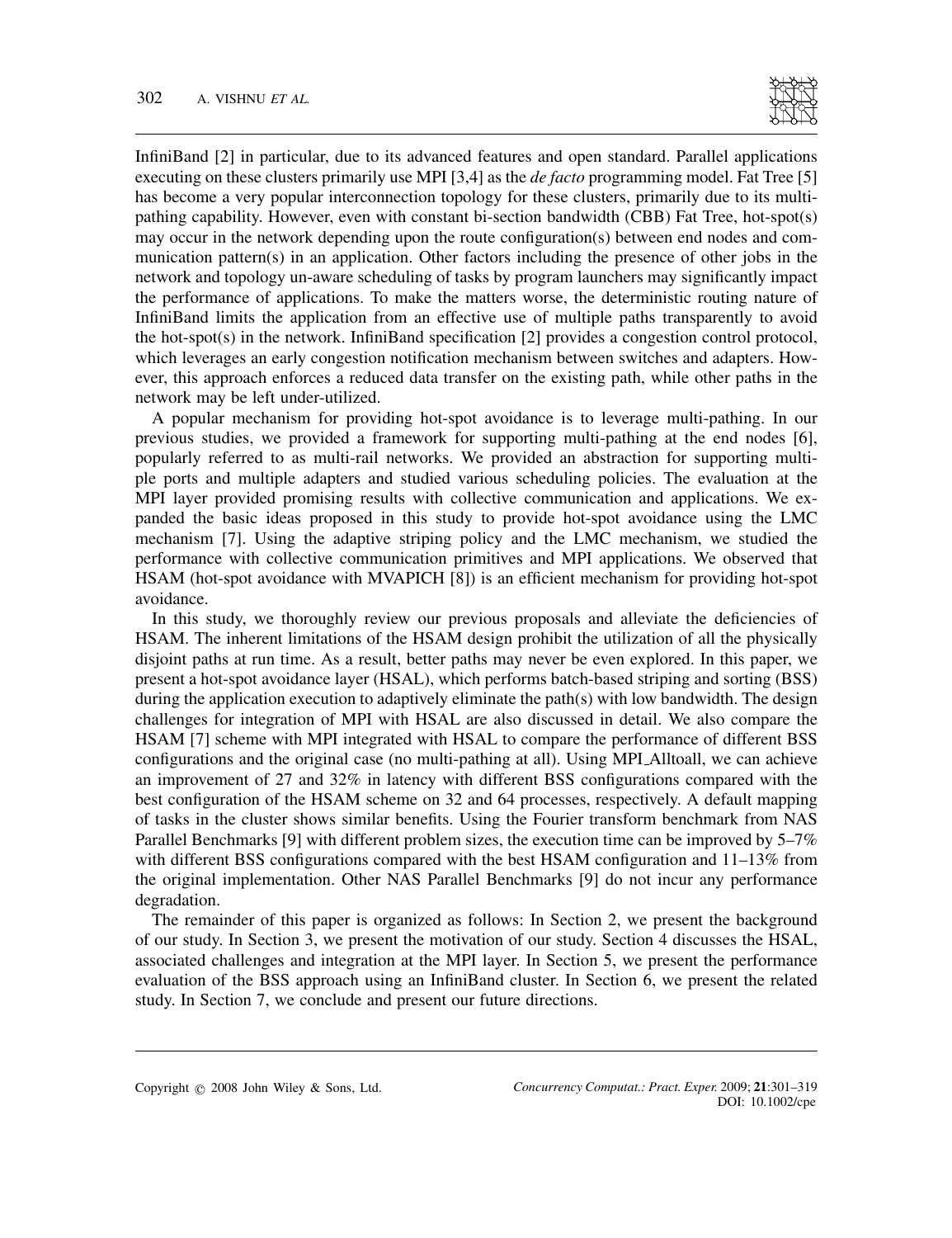

## **2. BACKGROUND**

This section presents the background information of our study. To begin with, an introduction to InfiniBand is provided. This is followed by an introduction to MPI [3,4], including two-sided point-to-point communication and collective communication primitives.

## **2.1. Overview of InfiniBand**

The InfiniBand architecture [2] defines a switched network fabric for interconnecting processing nodes and I*/*O nodes. An InfiniBand network may consist of switches, adapters (called Host Channel Adapters (HCAs)) and links for communication. InfiniBand supports different classes of transport services: (reliable connection (RC), unreliable connection, reliable datagram and unreliable datagram). RC transport mode supports remote direct memory access (RDMA), which makes it an attractive choice for designing communication protocols. We use this transport for this study. Under this model, each process pair creates a unique entity for communication, called *queue pair (QP)*. Each QP consists of two queues: *send queue* and *receive queue*. The requests to send the data to the peer are placed on the send queue, by using a mechanism called *descriptor*. A descriptor describes the information necessary for a particular operation. For RDMA operation, it specifies the local buffer, address of the peer buffer and access rights for manipulation of the remote buffer. InfiniBand also provides a mechanism, where different queue pairs can share their receive queues, called *shared receive queue* mechanism. The completions of descriptors are posted on a queue called *completion queue*. This mechanism allows a sender to know the status of the data transfer operation. Different mechanisms for notification are also supported (polling and asynchronous).

InfiniBand defines an entity called *subnet manager*, which is responsible for discovery, configuration and maintenance of a network. Each InfiniBand port in a network is identified by one or more local identifiers (LIDs), which are assigned by the subnet manager. As InfiniBand supports only destination-based routing for data transfer, each switch in the network has a routing table corresponding to the LID(s) of the destination. However, deterministic routing nature of InfiniBand limits the intermediate switches to route the messages adaptively. To overcome this limitation, InfiniBand provides a mechanism, LID mask count (LMC), which can be used for specifying multiple paths between every pair of nodes in the network. The subnet manager may be specified with different values of LMC mechanism (0–7), creating a maximum of 128 paths. Leveraging the LMC mechanism to avoid the hot-spot(s) in the network is the focus of this paper.

## **2.2. Overview of MPI protocols**

Message passing interface (MPI) [3,4] defines multiple communication semantics. The two-sided communication semantics [3] has been widely used in the last decade or hence for writing a majority of parallel applications. Two-sided communication semantics are broadly designed using the following protocols:

• *Eager protocol*: In the eager protocol, the sender process eagerly sends the entire message to the receiver. In order to achieve this, the receiver needs to provide sufficient buffers to handle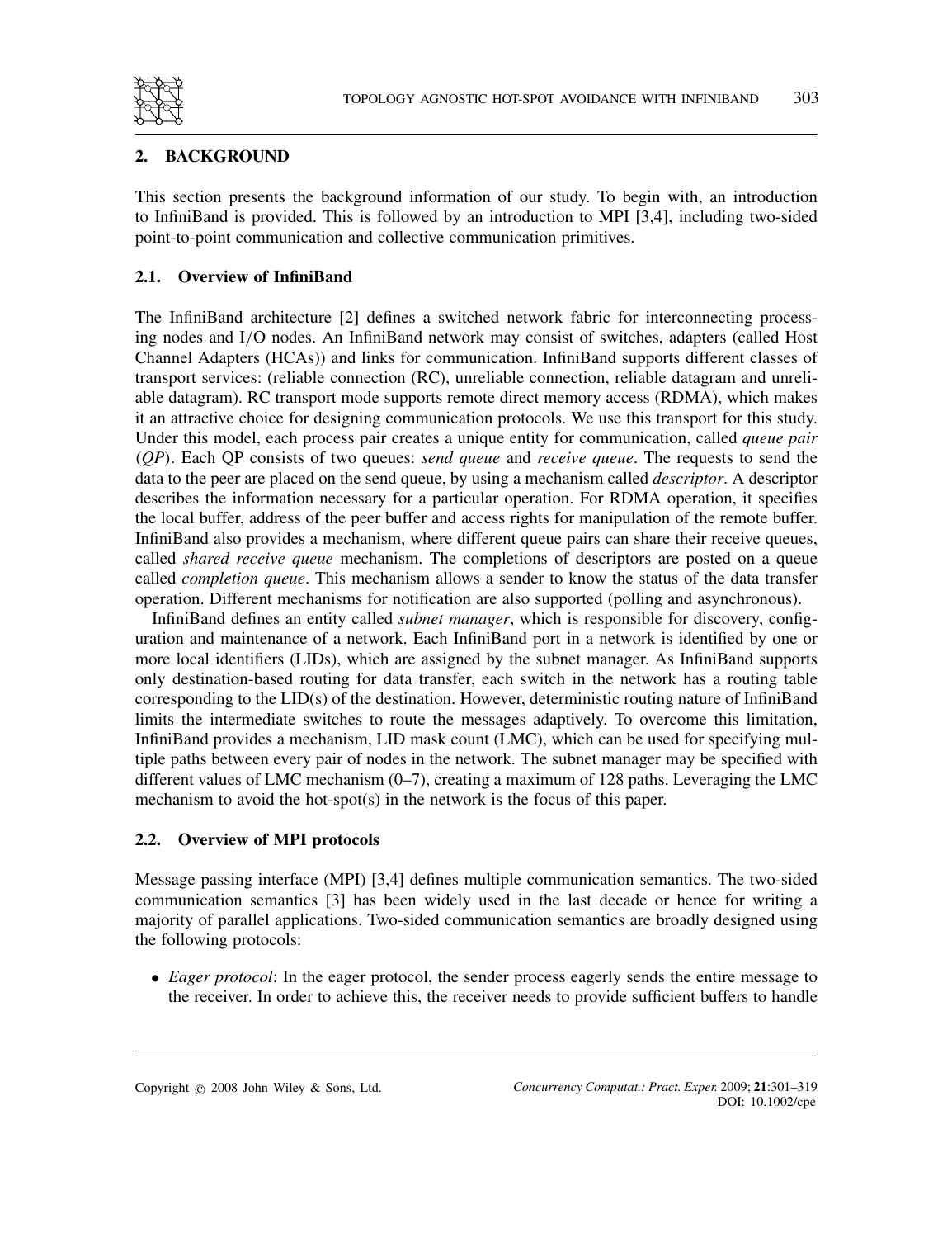



Figure 1. MPI communication protocols.

incoming messages. This protocol has minimal startup overhead and is used to implement low latency message passing for smaller messages.

• *Rendezvous protocol*: The rendezvous protocol negotiates the buffer availability at the receiver side before the message is actually transferred. This protocol is used for transferring large messages when the sender is not sure whether the receiver actually has sufficient buffer space to hold the entire message.

Figure 1 illustrates these protocols. RDMA is used for the data transfer with the rendezvous protocol. The application buffer(s) need to be registered so that the operating system does not swap them during communication.

## **2.3. Collective communication**

In this section, we describe the collective communication primitives in brief. We specifically focus on the primitives that are provided by the MPI specification. We assume that the MPI job has *proc* number of processes.

MPI Alltoall is used for all-to-all personalized exchange between MPI processes. Each process has a separate message for every other process. The popular algorithms include pair-wise exchange and direct communication. As each process communicates with every other process, it takes *proc*−1 steps for each of these algorithms. MPI Allgather is used for all-to-all broadcast. Each process has a message for every other process; however, the message is not different for every other process, unlike MPI Alltoall described above. The popular algorithms are ring algorithm and pair-wise exchange algorithm. In the ring algorithm, each process sends a message to its neighbor and receives a message from the other neighbor in the ring. As a result, this algorithm takes *proc* − 1 steps. A detailed description of various collective communication primitives has been discussed by Kumar *et al*. [10].

## **3. MOTIVATION**

Many researchers have proposed mechanisms for alleviating network hot-spots with Fat Tree networks [5,11]. The efficacy of this topology for different communication patterns has been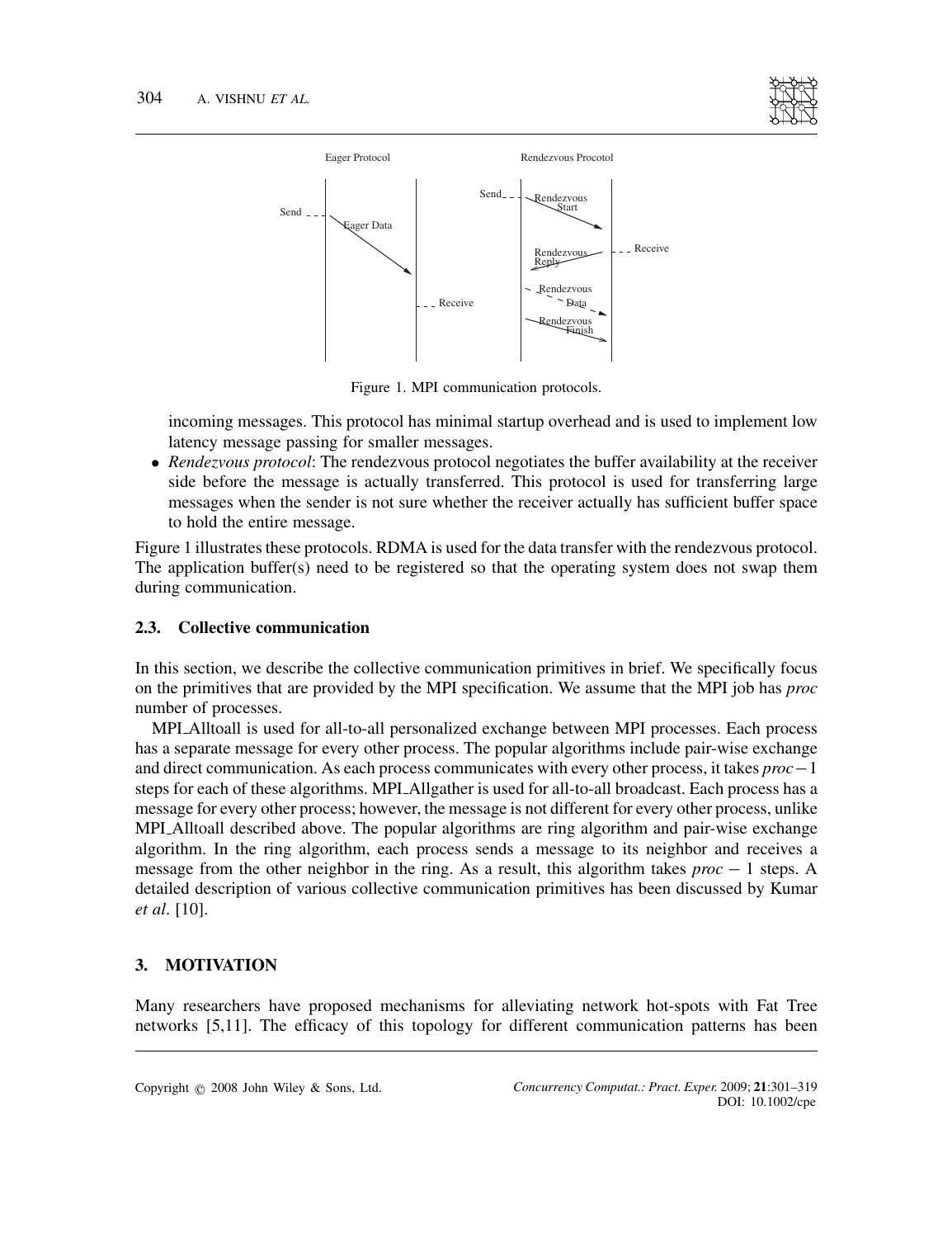



Figure 2. 144-port InfiniBand switch block diagram.

shown. However, the primary assumption with the studies is availability of partially adaptive routing mechanisms provided by the network or knowledge of a pre-defined communication pattern of application among processes. Petrini *et al*. have shown that *a priori* communication may lead to the occurrence of hot-spots in the network [11]. InfiniBand routing mechanism is deterministic. Mechanisms to overcome this limitation has been proposed by Duato *et al.* using splitting of switch buffers, utilization of InfiniBand VLs and BFS-based discovery of Infini-Band subnet [12,13]. However, the current generation InfiniBand hardware does not support these mechanisms.

To present the current state of the problem, we use a CBB switch, as shown in Figure 2. Each switch block consists of 24 ports. The leaf switches (referred to as leaf blocks from here onwards) have 12 ports available to be used by the end nodes, and the other 12 ports are connected to the spine switches (referred to as spine blocks from here onwards). In the figure, blocks 1–12 are leaf blocks and blocks 13–24 are spine blocks. The complete switch has 144 ports available for end nodes. Each block is a crossbar in itself.

To demonstrate the contention, we take a simple MPI program, which performs ring communication with neighbor rank increasing at every step. The communication pattern is further illustrated in the Figure 3 (only  $step_1$  and  $step_2$  are shown for clarity). Executing the program with *n* processes takes  $n - 1$  steps. Let *rank<sub>i</sub>* denote the rank of the *i*th process in the program, and *step j* denote the *j*th step during execution. At *step j*, an MPI process with *rank<sub>i</sub>* sends data to *rank*<sub>*i*+ *j*</sub> and receives data from *ranki*<sup>−</sup> *<sup>j</sup>* . This communication pattern is referred to as *displaced ring communication (DRC)* for the rest of the paper.

We take an instance of this program with 24 processes and schedule MPI processes with  $rank_0$ –  $rank_{11}$  on nodes connected to block 1 and  $rank_{12}$ – $rank_{23}$  to block 2. We use MVAPICH [8], a popular MPI over InfiniBand, as our MPI implementation for the evaluation of DRC. As each block is a crossbar in itself, no contention is observed for intra-block communication. However, as the step value increases, the inter-block communication increases and a significant link contention is observed. The link contention observed during *step*<sub>12</sub> (each process doing inter-block communication) is shown in Figure 4, with thicker solid lines representing more contentions. The quantitative evaluation is shown in Figure 5.

From Figure 4, we can see that some links are over-used to a degree from four to zero. As the degree of link usage increases, the bandwidth is split among the communication instances using the link(s), making them *hot-spots*. In our example, paths using block 13 split bandwidth for four different communication instances making the set of links using this block hot-spots. In Figure 5,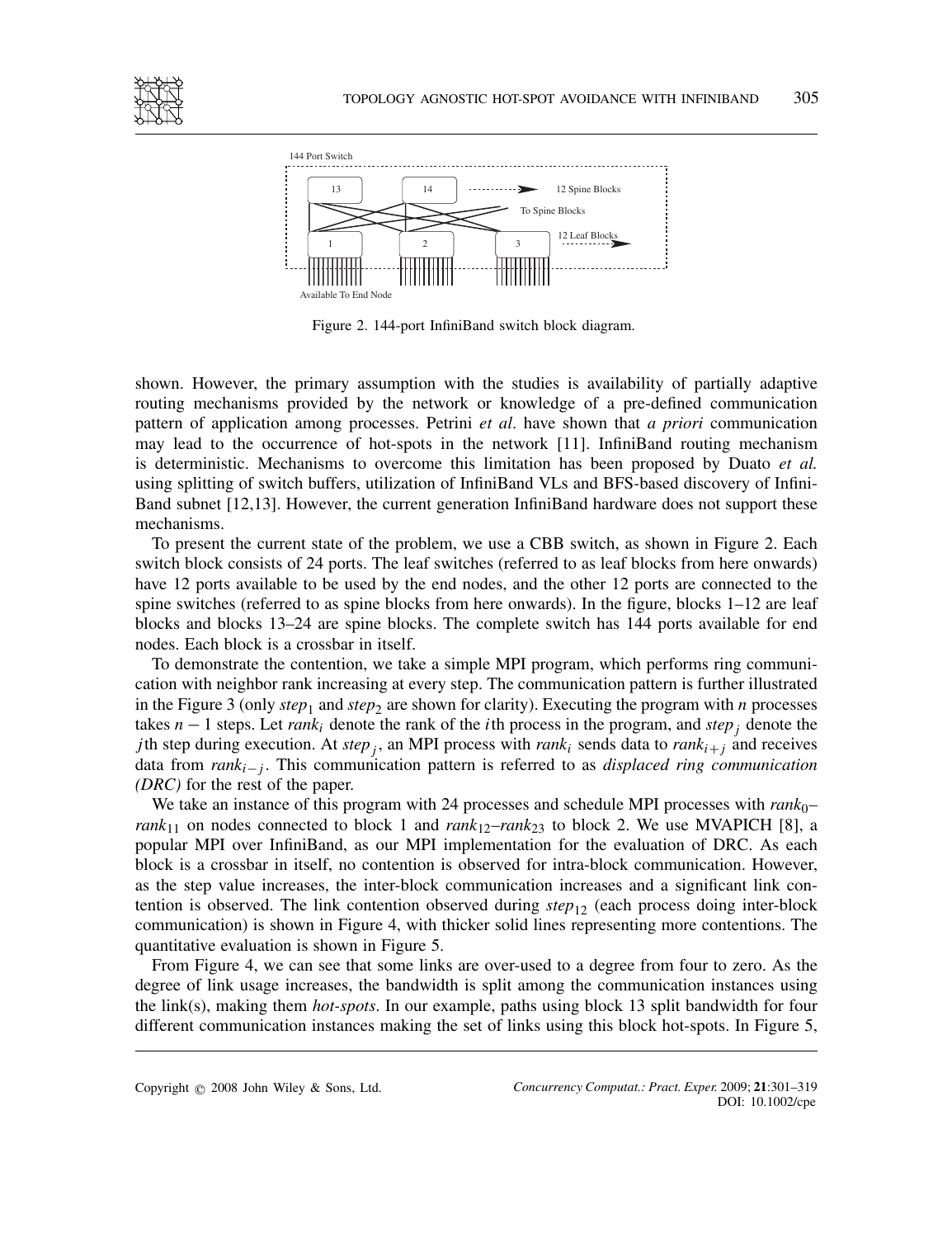



Figure 3. Communication steps in DRC.



Figure 4. Link usage with DRC.



Figure 5. DRC, 24 processes.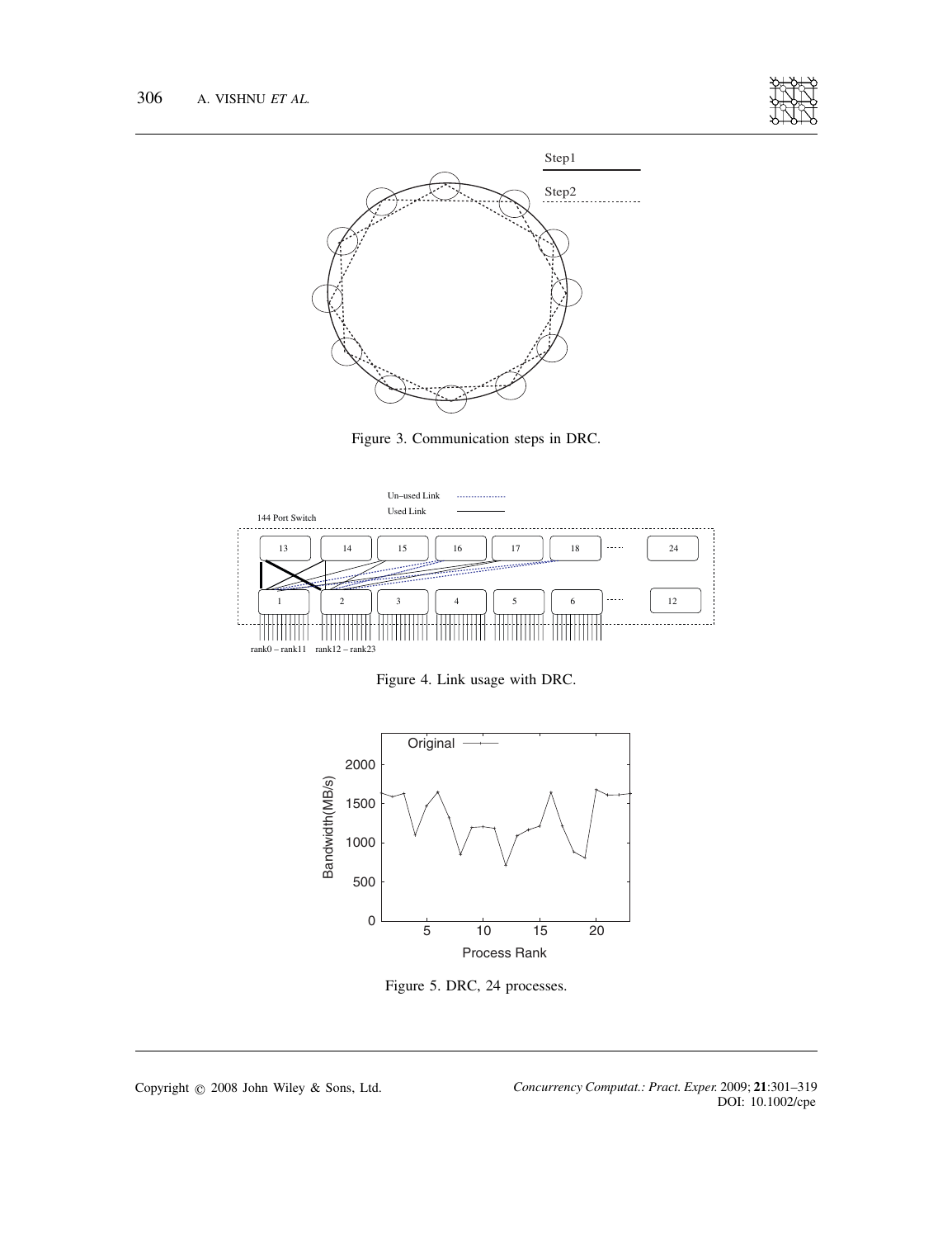

we show the results of our evaluation. The bandwidth observed by  $rank_0$  to different processes is reported. We observe that for *rank*<sup>12</sup> communication, the bandwidth observed is the least by the process. At this point, all communication instances are inter-block.

An important observation is that the presence of a CBB does not necessarily provide contentionfree routes for DRC. Lack of fully*/*partial adaptive routing support in the network leads to inefficient usage of the links. Other topologies with over-subscription of links are likely to face similar or worse performance degradation. Such topologies include the 3-D tori and oversubscribed Fat Trees for larger-scale clusters, which would be the norm for upcoming InfiniBand clusters.

In the following section, we present the design of HSAL of InfiniBand, which alleviates this problem. It leverages InfiniBand multi-pathing mechanism and support from the Subnet Manager. Reliable connection transport semantics are used for better estimation of path bandwidth and discussion on scheduling policies is presented.

#### **4. BASIC ARCHITECTURE**

In this section, we present the basic architecture of HSAL for providing network topology agnostic hot-spot avoidance with InfiniBand clusters. Figure 6 shows it further. The architecture comprises three main components: *communication scheduler*, *scheduling policies* and *completion filter*.

The communication scheduler is the central part of our design. It interfaces with the upper-level applications for scheduling the data on multiple paths available in the network. The upper-level application may include programming models (MPI [3,4], distributed shared memory, global arrays and other PGAS languages). The policy used for data transfer to the peer is based on the scheduling policy specified by the user. Scheduling policies may themselves be static or dynamic [6]. We discuss the adaptive striping policy in detail, which uses a feedback mechanism from the network for path bandwidth estimation. The architecture also consists of a completion filter, which is responsible for processing of data transfer completions. As discussed in Section 2, the data transfer with InfiniBand provides a completion on the sender side. In this paper, we leverage this mechanism for path bandwidth estimation to provide hot-spot avoidance.



Figure 6. Basic Architecture of HSAL.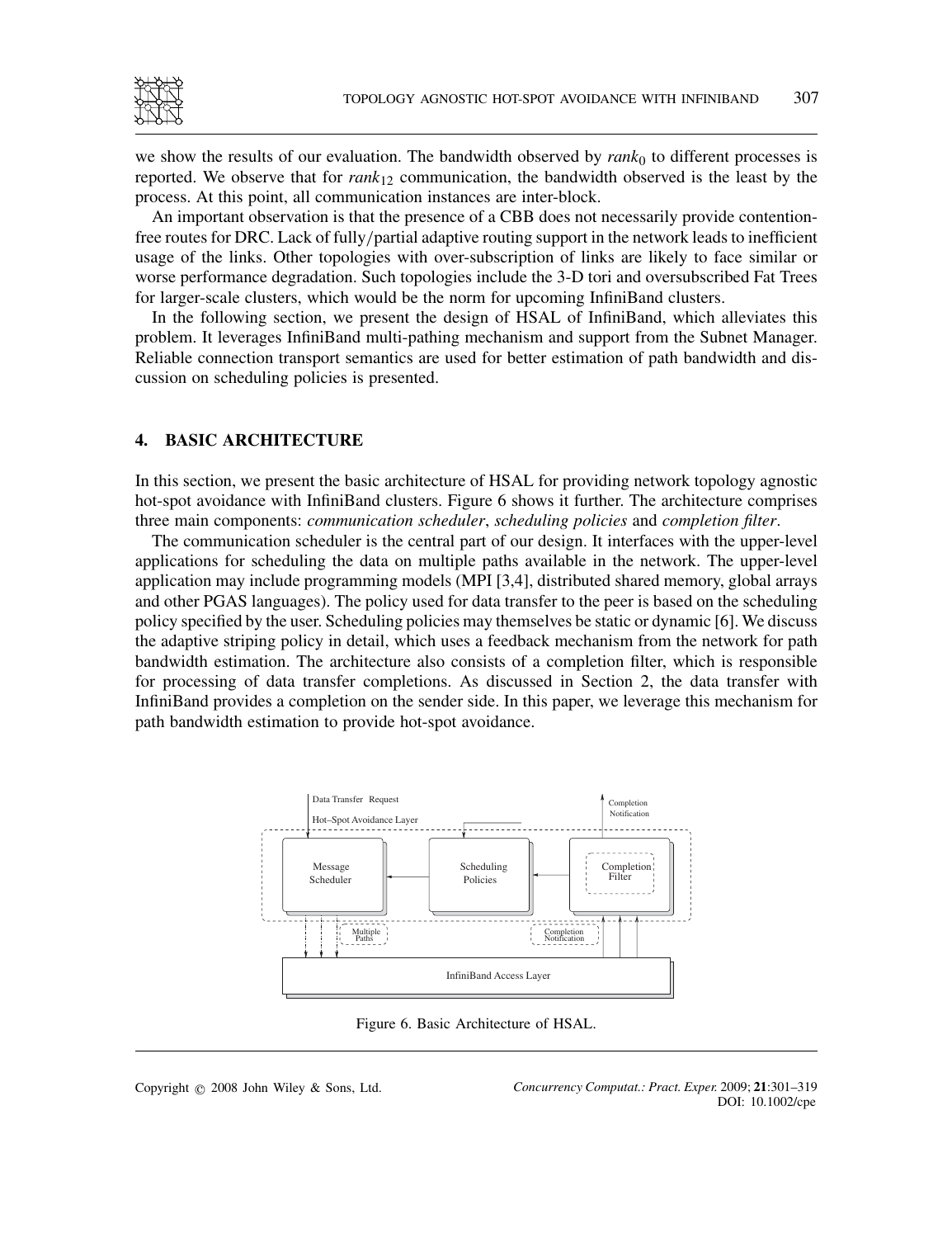



Figure 7. Feedback loop in adaptive striping.

## **4.1. Adaptive striping**

In this section, we present the adaptive striping policy. In our previous studies [6,14], we provided initial discussion on scheduling policies for small and large messages. Adaptive striping policy primarily focuses for large messages, as the bandwidth estimation using small messages is not very accurate.

In adaptive striping scheme, we assume that the latencies of the paths are similar and focus on their bandwidth. The primary goal is to stripe the data in such a manner that all the stripes reach the destination at the same time. As multiple paths may have different bandwidths, the stripe sizes may be different. A static approach for assigning weights to different paths fails to address the changes in the state of contention and traffic in the network. To address this issue, we leverage the completion notification mechanism of InfiniBand, which is generated after each message delivery and an acknowledgment is received on the sender side. With the help of completion filter, the progress engine of our HSAL uses polling to check any new completion notifications and mark the timings of their arrival. Hence, the adaptive striping policy uses a feedback mechanism to estimate different path bandwidths. This feedback-based control mechanism is illustrated in Figure 7. In the following section, we discuss the limitations of HSAM [7] and present the BSS scheduling policy, which is a refined form of adaptive striping policy. Under this policy, a subset of paths is used at every step, providing a better estimation of path bandwidth and potentially better path utilization.

## **4.2. The HSAM design and limitations**

To begin with, in this section we discuss the HSAM approach in brief [7]. Under this approach, we use the LMC mechanism for creation of multiple physical paths and use the adaptive striping policy described above for data transfer. However, the inherent design of HSAM imposes some practical constraints:

- Sending a message stripe through each path requires posting a corresponding descriptor. Hence, this may lead to significant startup overhead with increasing number of paths.
- For each message stripe, a completion is generated on the sender side. With increasing number of paths, more completions need to be handled, which can potentially delay the progress of the application.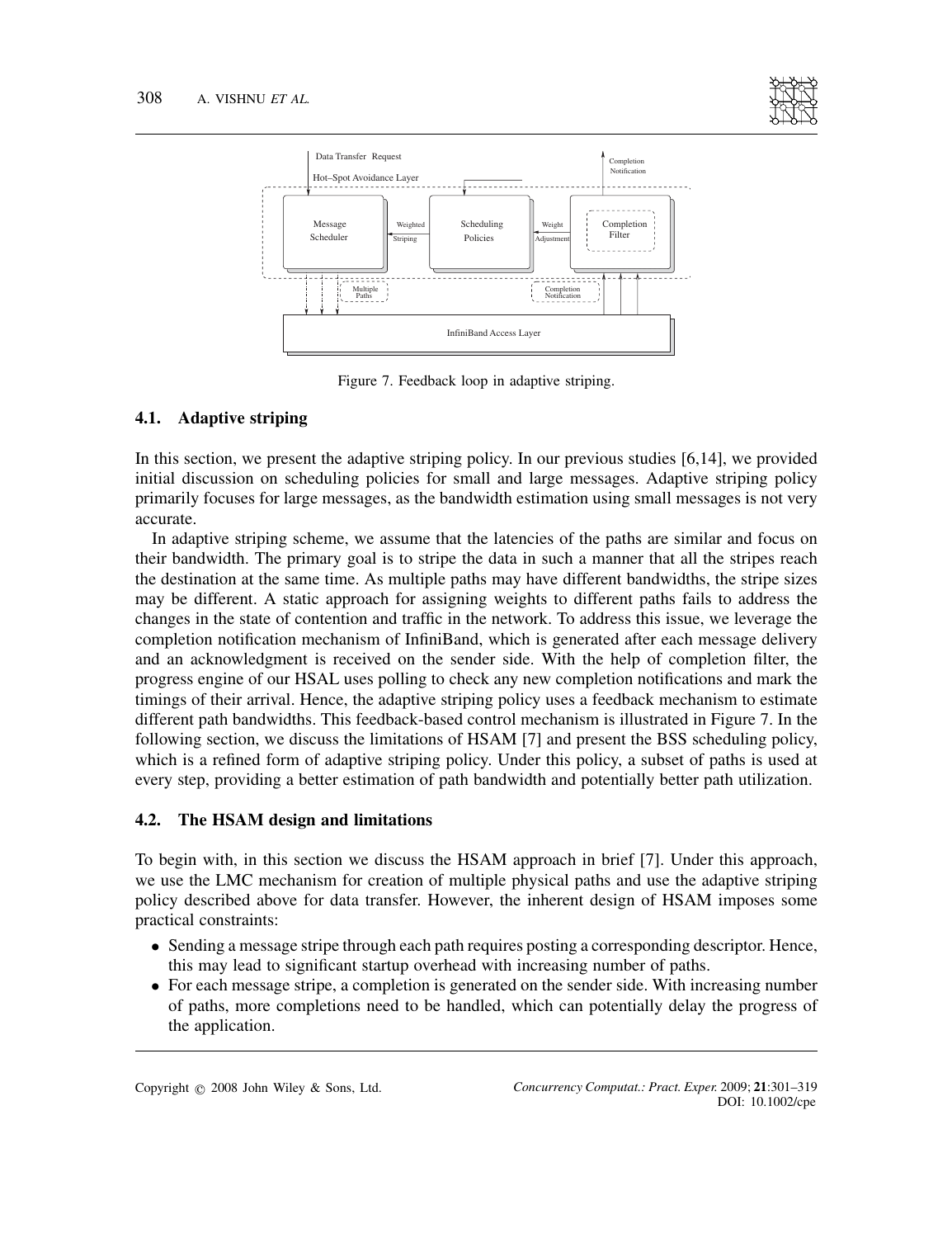

• The accuracy of path bandwidth is significantly dependent upon the discovery of the completions, as mentioned in the scheduling policies sections. With increasing number of paths, the accuracy may vary significantly.

#### **4.3. BSS scheduling policy**

To overcome these problems, we propose the BSS scheduling policy. Let *n paths* represent the total number of paths between every pair of processes and *nbatch* represent the batch of paths used during a communication instance for a message. Each BSS configuration is represented as a 2 tuple:  $(n_{paths}, n_{batch})$ , where  $n_{batch} \le n_{paths}$ . These values can be specified by the user. However, as discussed above, increasing *npaths* beyond the number of physically disjoint paths may not be beneficial. Let  $W_{total}$  represent the aggregated weight of  $n_{paths}$  and  $w_i$  represent the weight of the *i*th path between a pair of processes. To begin with, we initialize all the paths with equal weights:

$$
w_i = \frac{W_{total}}{n_{paths}}\tag{1}
$$

As HSAL is topology and communication pattern agnostic, this weight assignment reflects the generic nature of HSAL. This by no means is a limitation of the framework and other initial weight assignments may be plugged in as well. For every communication instance, BSS selects the first *nbatch* of paths from a non-decreasing weight sorted array. The data are striped on these paths proportional to their weights. Let *Wbatch* denote the total weight of the paths in the batch and *M* be the size of the data to be transferred. The *i*th path sends  $w_i / W_{batch} \cdot M$  amount of data. Let  $t_i$ denote the time taken by the stripe on the *i*th path. As mentioned earlier, *ti* is calculated using the data delivery notification mechanism of RC transport model. The updated weight  $w_i'$  of the path is represented by the following equation:

$$
w'_{i} = W_{batch} \cdot \frac{\frac{w_{i}}{t_{i}}}{\sum_{k \in batch} \frac{w_{k}}{t_{k}}}
$$
 (2)

The variance in bandwidth estimation is alleviated using a linear model for updating paths:

$$
w'_{i} = (1 - \alpha) \cdot w_{i} + \alpha \cdot W_{batch} \cdot \frac{\frac{w_{i}}{t_{i}}}{\sum_{k \in batch} \frac{w_{k}}{t_{k}}}
$$
(3)

To enable faster convergence on the paths to use, we use a higher value of  $\alpha$ . In performance evaluation, we use 0.95 as the value of  $\alpha$ . Once the paths are updated, the array of path weights is sorted again. We also note that each communication instance impacts only the weights of the paths that have been used during the communication. However, it does affect the ordering of the paths to be used for next iteration. In this regard, our weight updation policy is rather a heuristic, where the optimal algorithm would update the local weights keeping global weights into account. However, the latter approach is not scalable, as it requires addition global exchange of weight arrays. Hence, we implement only the heuristic for our evaluation.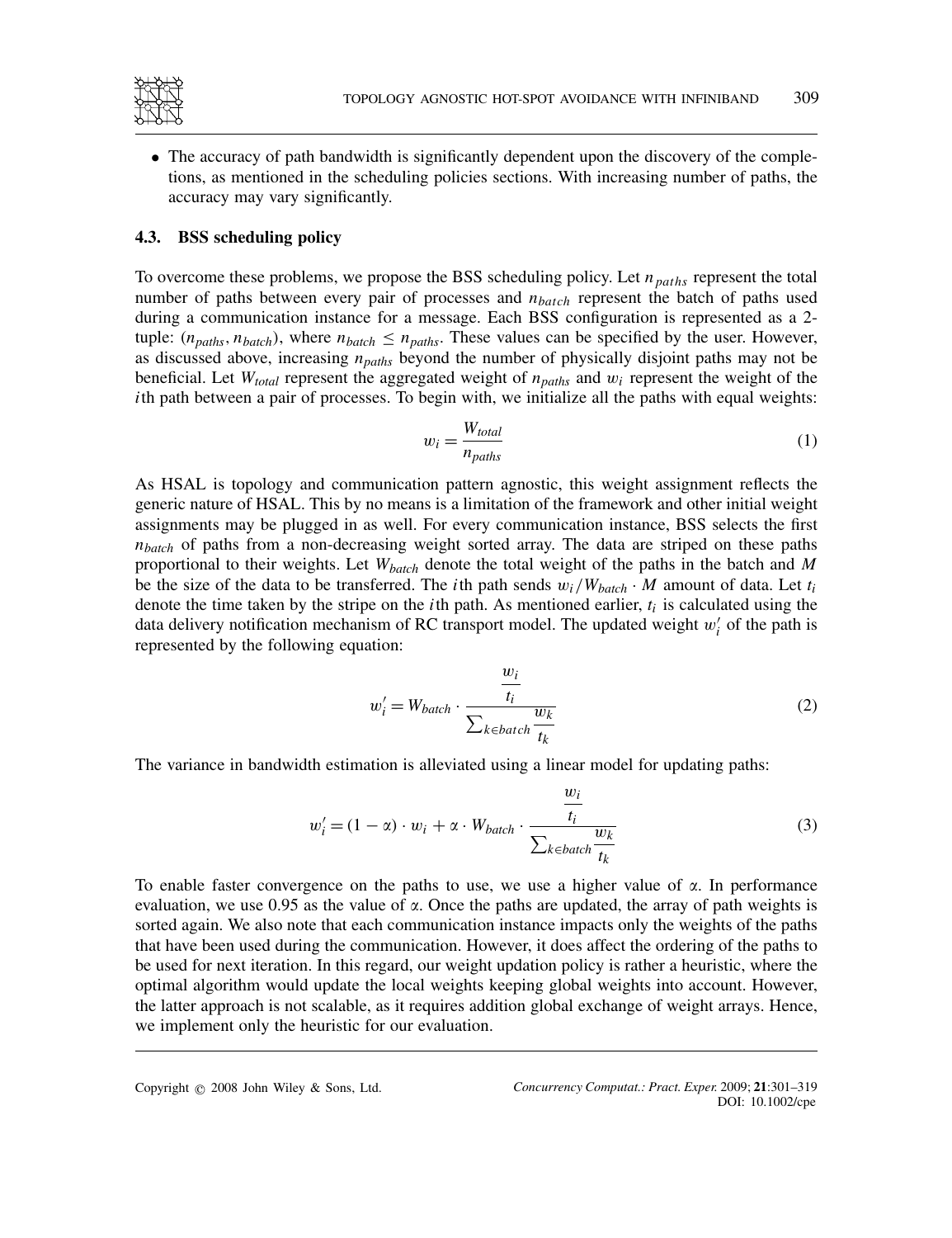

#### *4.3.1. Detailed design issues*

In this section, we present the detailed design issues with the BSS algorithm.

- *Selecting the number of paths*: In Section 3, we presented the block diagram of the switch used in our performance evaluation. A maximum of 12 physically independent paths are available between every pair of nodes. Using the *ibtracert* mechanism provided by the InfiniBand access layer, we have concluded that the subnet manager is able to configure these paths for usage. Hence, we use 12 as the maximum number of paths with BSS. In addition, we also evaluate other BSS configurations *(*4*,* 2*), (*8*,* 2*)* and *(*12*,* 3*)*.
- *Scalability issues*: The scalability issues with RC transport model have been a focus of research for many researchers [8,15]. Most of the researchers have focused on scalability issues with 'no-multi-pathing' case. Multi-pathing requires creation of multiple QPs, which aggravates this issue significantly. Although it is beyond the scope of this paper, we hereby briefly mention possible solutions for alleviating these problems:
	- On-demand connection management with unreliable datagram-based approach for small messages and RC for large messages.
	- Maintaining an upper bound on the number of RC queue pairs. This would provide an upper bound on the connection memory taken by the MPI library [8,15].
	- ConnectX [16], the next generation InfiniBand, promises to provide QP sharing benefits for processes on the same node. This would be beneficial for clusters based on many-core architectures and reduce the connection memory consumption significantly.

#### *4.3.2. Integration with MPI*

In this section, we present the integration of HSAL with MPI, the *de facto* programming model used in the current clusters. Much of the HSAL design is programming model independent. However, some of the design parameters need modification at the MPI layer for efficient usage of HSAL. In the upcoming sections, we discuss the detailed design issues associated with this integration. This is further reflected in Figure 8.

• *Multiple RDMA completion notifications*: In our design, bulk data transfer in the rendezvous protocol is striped into multiple smaller messages. Hence, multiple completion notifications may be generated for a single message at the sender side. The completion filter component in our design notifies the MPI protocol layer only after it has collected all the notifications.

At the receiver, the MPI protocol layer also needs to know when the data message has been transferred into the destination buffer. In our original design, this is achieved by using a *rendezvous finish* control message. This message will be received only after the rendezvous data messages, as ordering is guaranteed for a single InfiniBand connection. However, this scheme is not enough for multiple paths. In this case, we have to use multiple rendezvous finish messages—one per each path where rendezvous data are sent. The receiver notifies the MPI protocol layer only after it has received all the rendezvous finish messages. It should be noted that these rendezvous finish messages are sent in parallel and their transfer times are overlapped. In general, they incur negligible overhead.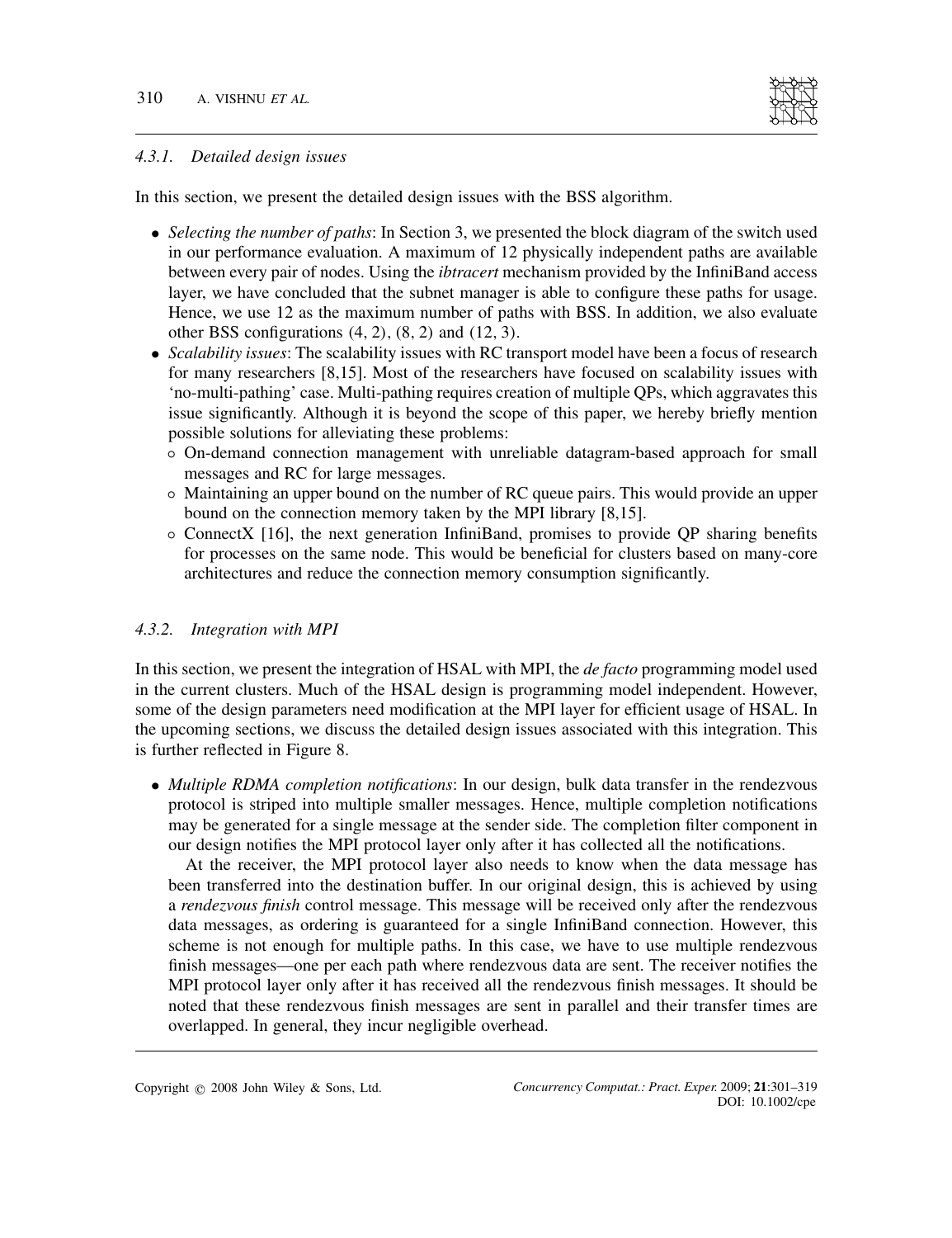



Figure 8. BSS-based MPI over HSAL.

• *Out-of-order messages*: Owing to the requirement of MPI-1 two-sided communication, it is desirable to process messages in order in our multi-rail implementation. As we use RC service provided by InfiniBand for each path, messages for a single path are delivered in order. However, there is no ordering guarantee in the presence of multiple paths. To address this problem, we introduce a *packet sequence number* (PSN) variable shared by multiple paths used between a pair of processes. For convenience, we refer to this set of multiple paths as a connection. Every message sent through this connection carries current PSN and also increments it. Each receiver maintains an *expected sequence number* (ESN) for every virtual channel. When an out-of-order message is received, it is enqueued into an *out-of-order queue* associated with this connection and its processing is deferred. This queue is checked at proper times when a message in the queue may be the next expected packet.

The basic operations on the out-of-order queue are *enqueue*, *dequeue* and *search*. To improve the performance, it is desirable to optimize these operations. In practice, we have found that out-of-order messages are rare and incur negligible overhead.

- Our design focuses on data transfer involving large messages. For small messages, softwarebased approaches for hot-spot measurement are not feasible. In the future, we plan to work on the optimizing collective communication primitives for small messages. Each rendezvous data transfer involves a send-handle and receive-handle data structure on the sender and receiver sides, respectively. These data structures are used for notification upon the completion of data transfer on the sender and receiver sides. Compared with the HSAM [7] scheme, each data transfer in the BSS scheduling policy involves different *Wbatch* values. To address this issue, we piggyback *Wbatch* value with the rendezvous start message. This is further illustrated in Figure 9. The receive-handle stores this value at the receipt of the rendezvous start message. As RDMA is used for actual data transfer, the receiver is unaware of the individual data size written to its memory by different stripes. Hence, we piggyback the  $w_i / W_{batch} \cdot M$  information with the *i*th finish message. Once the aggregated value of weight received from different finish messages is equal to the *Wbatch*, the MPI protocol layer is notified of the completion of data transfer.
- *Efficacy of adaptive striping*: In our implementation, the start times of all stripes are almost the same and can be accurately measured. However, completion notifications are generated by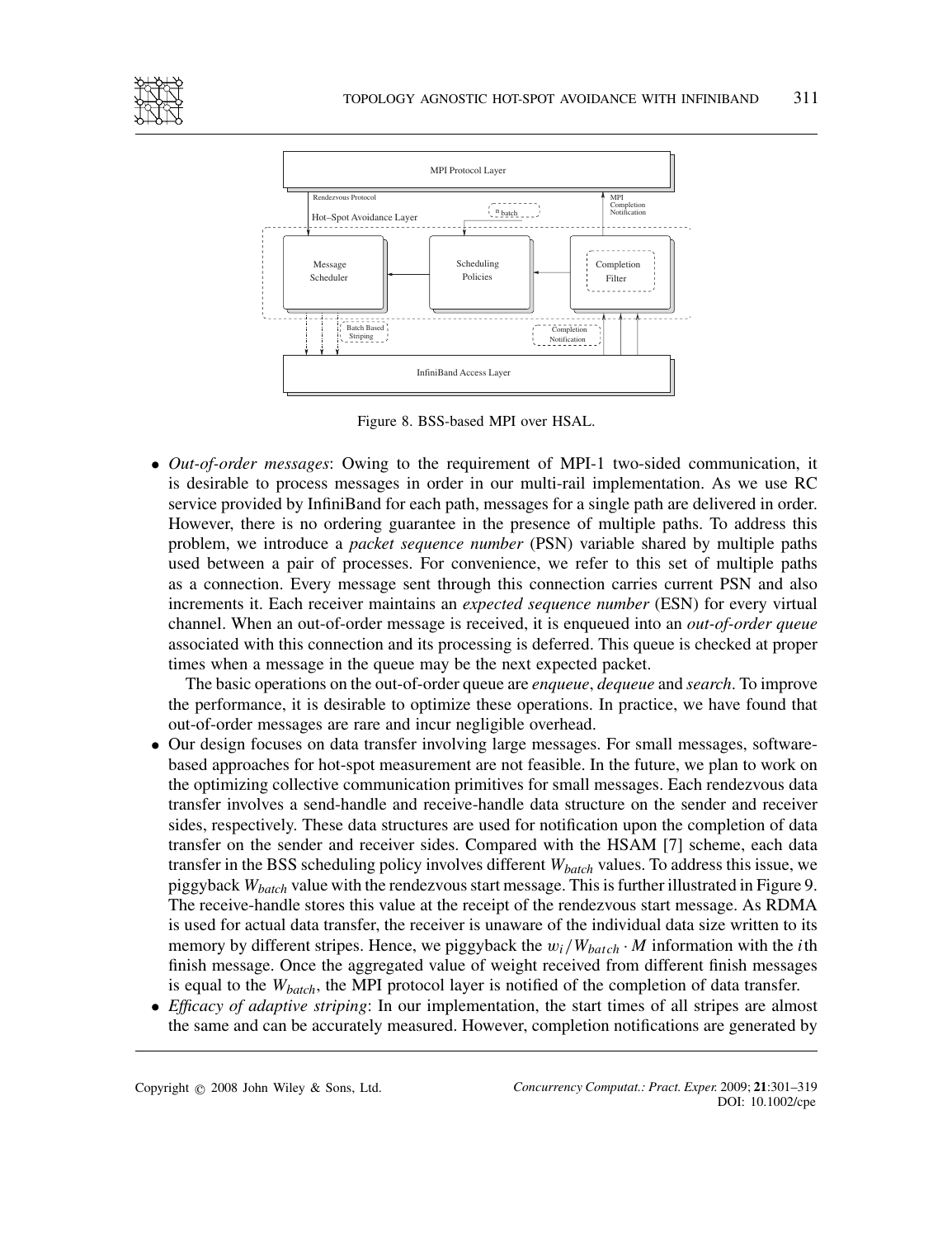



Figure 9. HSAL over rendezvous protocol.

the InfiniBand layer asynchronously and we record only the finish time of a stripe as we have found its completion notification. As the progress engine processing can be delayed due to application computation, we can obtain only an upper bound of the actual finish time and the resulting delivering  $t_i$  is also an upper bound. Therefore, one question is how accurately we can estimate the delivering time *ti* for each path. To address this question, we consider three cases:

- 1. Progress engine is not delayed. In this case, accurate delivering time can be obtained.
- 2. Progress engine is delayed and some of the delivering times are overestimated. In this case, weight redistribution will not be optimal, but it will still improve performance compared with the original weight distribution.
- 3. Progress engine is delayed for a long time and we find all completion notifications at about the same time. This will essentially result in no change in the weight distribution.

We can see that in no case the redistribution results in worse performance than the original distribution. In practice, case 1 is the most common and accurate estimation is expected. This is typically true for synchronizing collective communication primitives including, MPI Alltoall, MPI Allgather, DRC and MPI Allreduce.

## **5. PERFORMANCE BENEFITS WITH MPI OVER HSAL**

In this section, we evaluate the performance of the BSS policy using a 64-node InfiniBand cluster. Different configurations of the BSS policy (*(*4*,* 2*), (*8*,* 2*)* and *(*12*,* 3*)*) are evaluated and compared with the HSAM [7] design. Although more combinations are possible, we show the results for best value of *nbatch*, keeping *npaths* constant. In Section 4, we mentioned that HSAM is a special case of the BSS scheme, when *npaths* and *nbatch* are the same. For clarity, we refer to this configuration as the HSAM [7] scheme. In our previous study, we concluded that the HSAM scheme with 4 paths is the best configuration [7]. We also compare the performance of the BSS scheme with no multi-pathing case, the scenario commonly used in most MPI implementations over InfiniBand. This is referred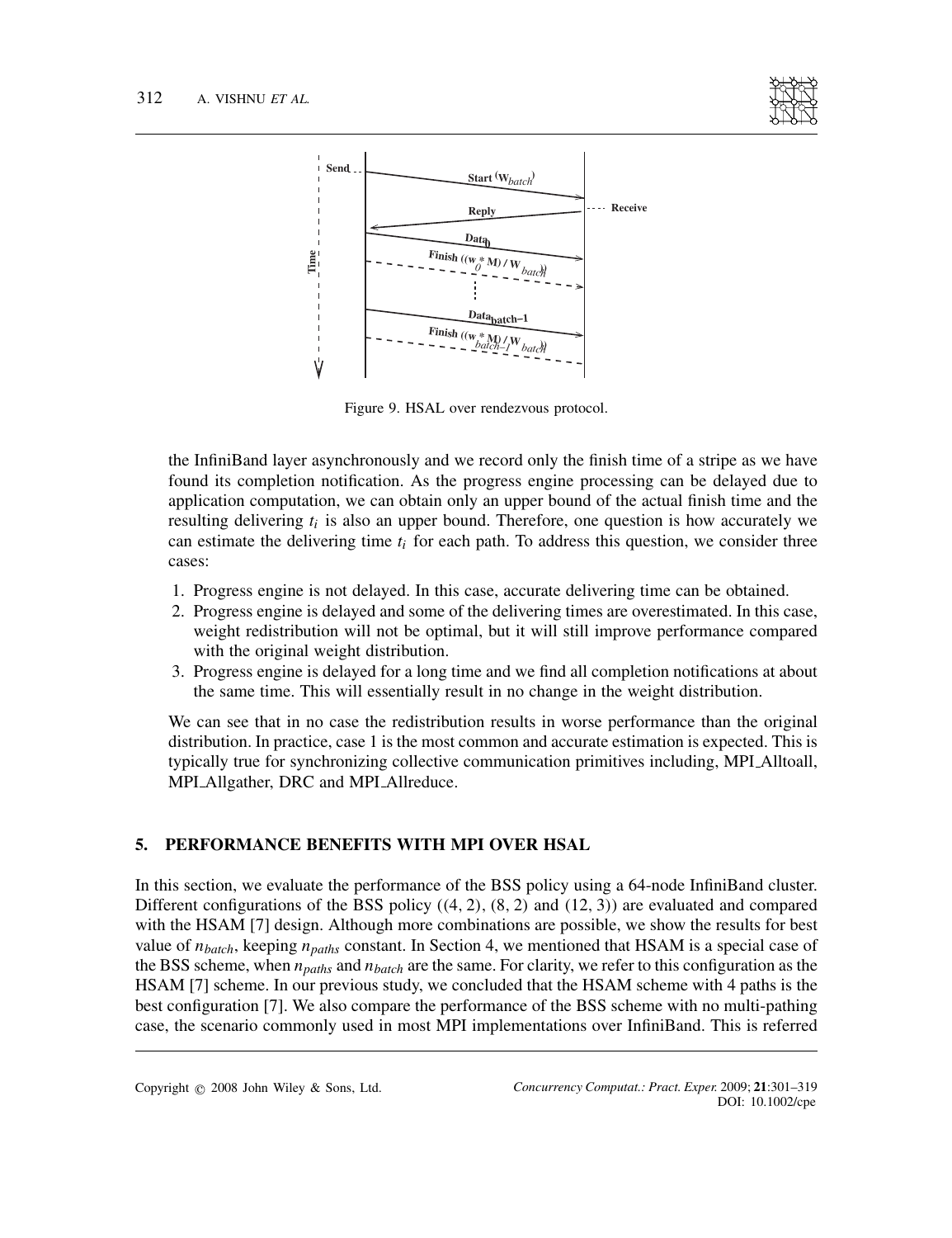

as 'Original' in the performance graphs, unless otherwise mentioned. Our evaluation consists of three parts. In the first part, we use Intel MPI Benchmark [17] for collective communication. In the second part, we focus on NAS Parallel Benchmarks [9], particularly, Fourier transform, which primarily uses MPI Alltoall. We begin with a brief description of our experimental testbed.

# **5.1. Experimental testbed**

Our testbed cluster consists of 64 nodes: 32 nodes with Intel EM64T architecture and 32 nodes with AMD Opteron architecture. Each node with Intel EM64T architecture is a dual socket, single core with 3.6 GHz, 2 MB L2 cache and 2 GB DDR2 533 MHz main memory. Each node with AMD Opteron architecture is a dual-socket, single core with 2.8 GHz, 1 MB L2 cache and 4 GB DDR2 533 MHz main memory. On each of these systems, the I/O bus is  $\times$  8 PCI-Express with Mellanox [16] MT25208 dual-port DDR Mellanox HCAs attached to 144-port DDR Flextronics switch. The firmware version is 5.1.400. We have used open fabrics enterprise distribution version 1.1 for evaluation on each of the nodes and OpenSM as the subnet manager, distributed with this version.

## **5.2. Performance evaluation with collective communication**

In this section, we present the evaluation of BSS, HSAM and Original for various collective communication patterns. We use MPI Alltoall, MPI Allgather and MPI Allreduce for collective communication. We also evaluate different mappings of process ranks to nodes in the network:

- *Sequential mapping*: The processes are mapped to the nodes in a sequential manner. As an example, let the *i*th output switch port be represented by *port<sub>i</sub>*, as discussed in Section 3. A process with MPI rank *i* is scheduled on *porti* . This is referred as SM in the rest of the section.
- *Default mapping*: The processes are assigned randomly to the nodes. This is also the default behavior of various program launchers (multi-purpose daemon is an example used by MVAPICH2). However, for a consistent comparison between different configurations of BSS, HSAM and Original implementations, the same mapping is used. Default mapping also represents the nodes assigned to a job, due to fragmentation in the cluster aggravated by the completion of previous jobs. This is referred as DM in rest of the section.

Figure 10 shows the results for MPI\_Alltoall with 48 processes. Pair-wise exchange algorithm is used for MPI Alltoall [10]. However, the exchange partner for the non-power-of-2 case (48 processes) is different from the power-of-2 case (64 processes). We see that BSS (12, 3) performs the best, reducing the latency to half in comparison with the original case. Compared with the HSAM, latency decreases by 27%. Compared with the BSS *(*4*,* 2*)* case, the improvement in performance is 15%. The improvement in performance is due to the adaptation of path weights at the run time by the BSS scheme. The HSAM scheme is also able to adapt the path weights, but it does not use all the paths and ends up with sub-optimal paths for usage. Figure 11 shows the results for MPI Alltoall with a default mapping of processes. We see that the benefits are significant compared with the Original case as well as HSAM. Hence, BSS provides benefits with a different scheduling of processes.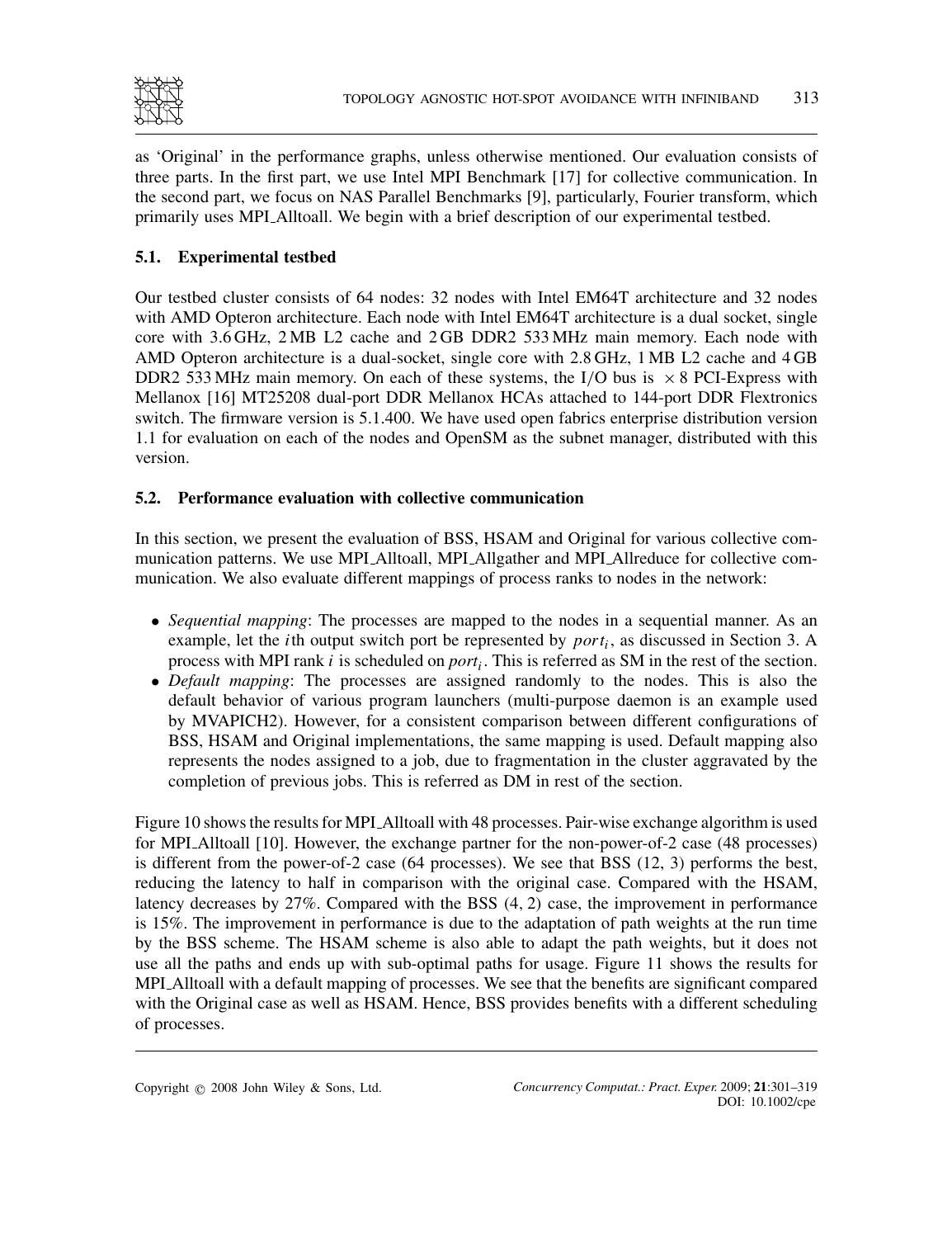



Figure 10. MPI AlltoAll *(*48 × 1*)*, SM.



Figure 11. MPI AlltoAll  $(64 \times 1)$ , DM.

Figure 12 shows the results for MPI\_Allgather with 48 processes. For the message sizes presented in these figures, MPI Allgather uses the ring algorithm [10]. Looking from the topology perspective, each switch block has exactly one out-bound and in-bound communications. Rest of the communication is within a leaf block. As a result, insignificant contention is observed, and all the cases perform similarly. However, under random allocation of nodes to a job, the number of in-bound and out-bound communication instances increases and the contention increases significantly. Figure 13 shows the results for such a scenario. For 64 processes, default distribution of processes leads to significant contention. As a result, the improvement compared with the Original and the HSAM scheme is 43 and 32%, respectively.

Figures 14 and 15 show the results for DRC with 24 and 64 processes, respectively. We see that significant improvement is observed in all cases compared with the HSAM case. Although not shown here, the Original implementation performs much worse than HSAM.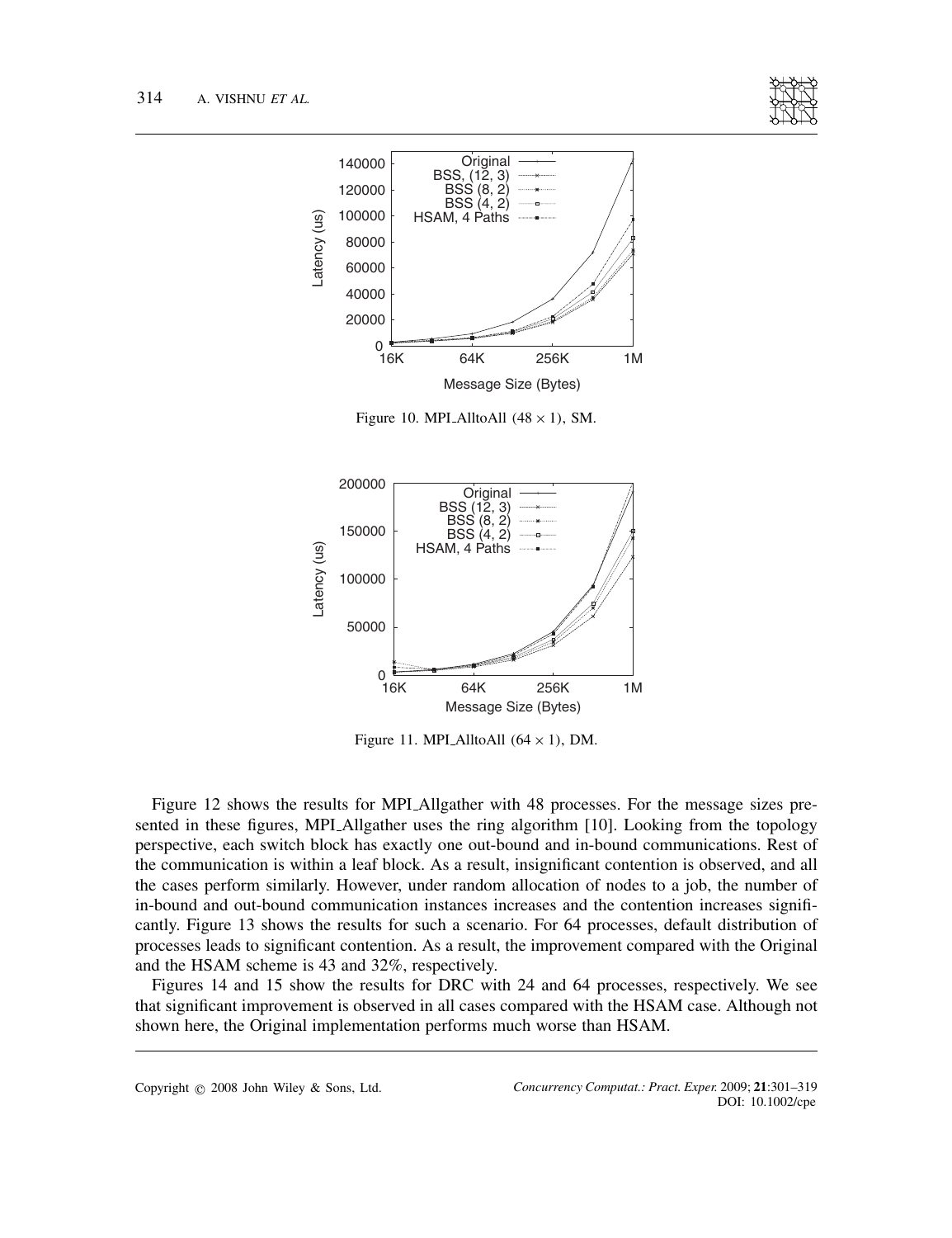



Figure 12. MPI\_Allgather  $(48 \times 1)$ , SM.



Figure 13. MPI Allgather  $(64 \times 1)$ , DM.

## **5.3. Performance evaluation with MPI applications**

Figures 16 and 17 represent the results for NAS Parallel Benchmarks [9] with Fourier transform with Class B and Class C problem size, respectively. In all experiments, we use only the SM. As seen in the previous section, the SM of processes produces the least performance improvement. We expect that the benefits shown with the SM of processes are the least a job will achieve for any mapping of processes.

Fourier transform benchmark uses collective communications primitives such as MPI Alltoall, MPI Reduce and MPI Bcast. For MPI Alltoall, we saw significant performance benefits in the previous section. We note that the benefits are transferred to the Fourier transform benchmark.

For Class B, compared with the Original case, different versions of the BSS scheme show performance benefits ranging from 10 to 11% in the execution time. Different configurations of BSS further improve the execution time by 6–7%. Similar improvements are seen for both 32 and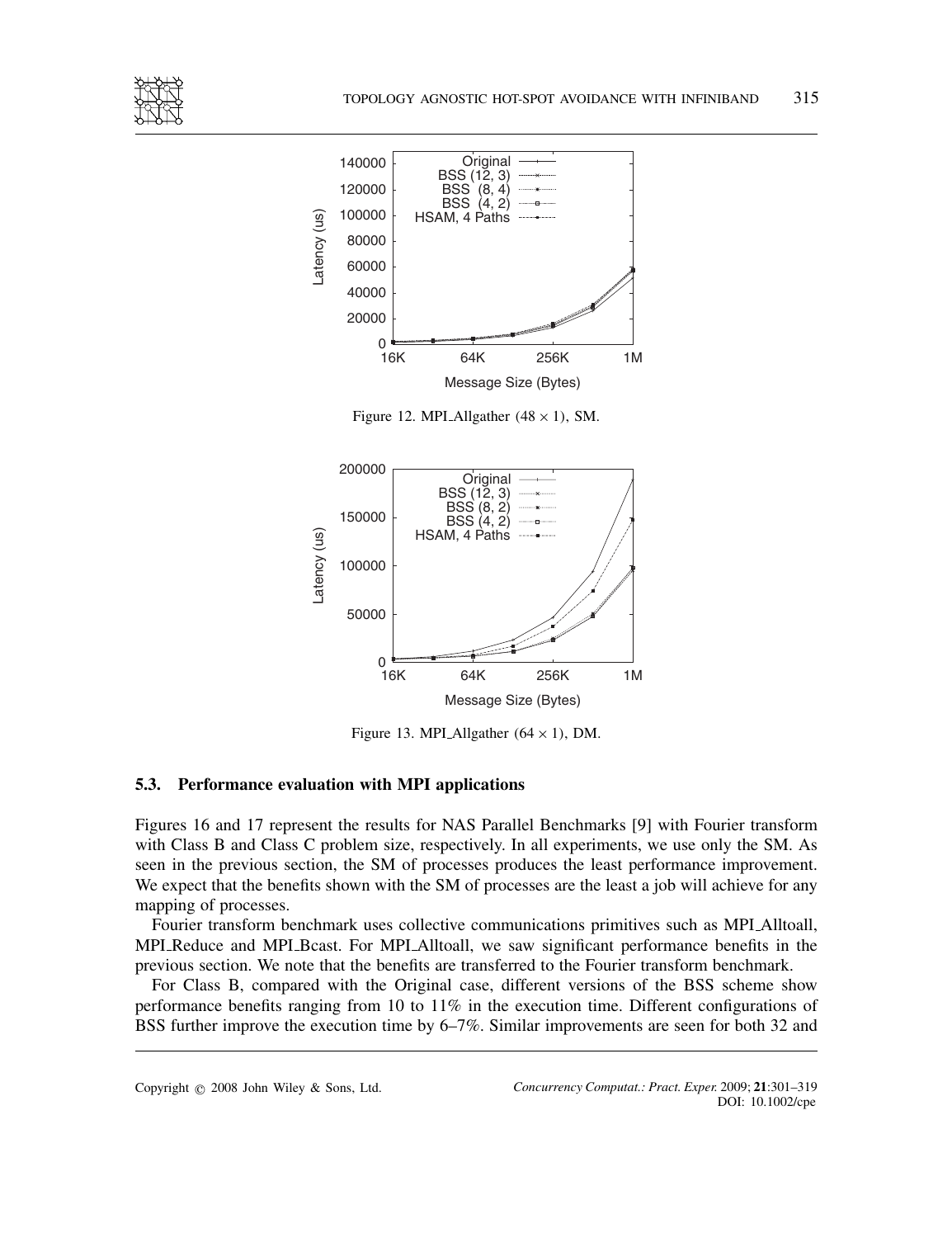



Figure 14. DRC *(*24 × 1*)*, SM.



Figure 15. DRC *(*64 × 1*)*, SM.

64 process cases. For Class C problem size, BSS configurations perform similarly. Compared with the original case, BSS configurations improve the execution time by 13% for 32 process case and 6.5% compared to the HSAM scheme. Similar performance improvement is observed with the 64 process case.

## **6. RELATED STUDY**

A popular mechanism to alleviate hot-spots in the network is to leverage multi-rail clusters [6,14,18,19]. Coll *et al.* have proposed the general algorithms for utilization of multi-rail clusters and studied their benefits with point-to-point and collective communication primitives [18]. Liu *et al*. have studied the designs for providing support for multi-rail InfiniBand clusters with twosided communication [6]. To support MPI-2 one-sided communication, enhanced designs have been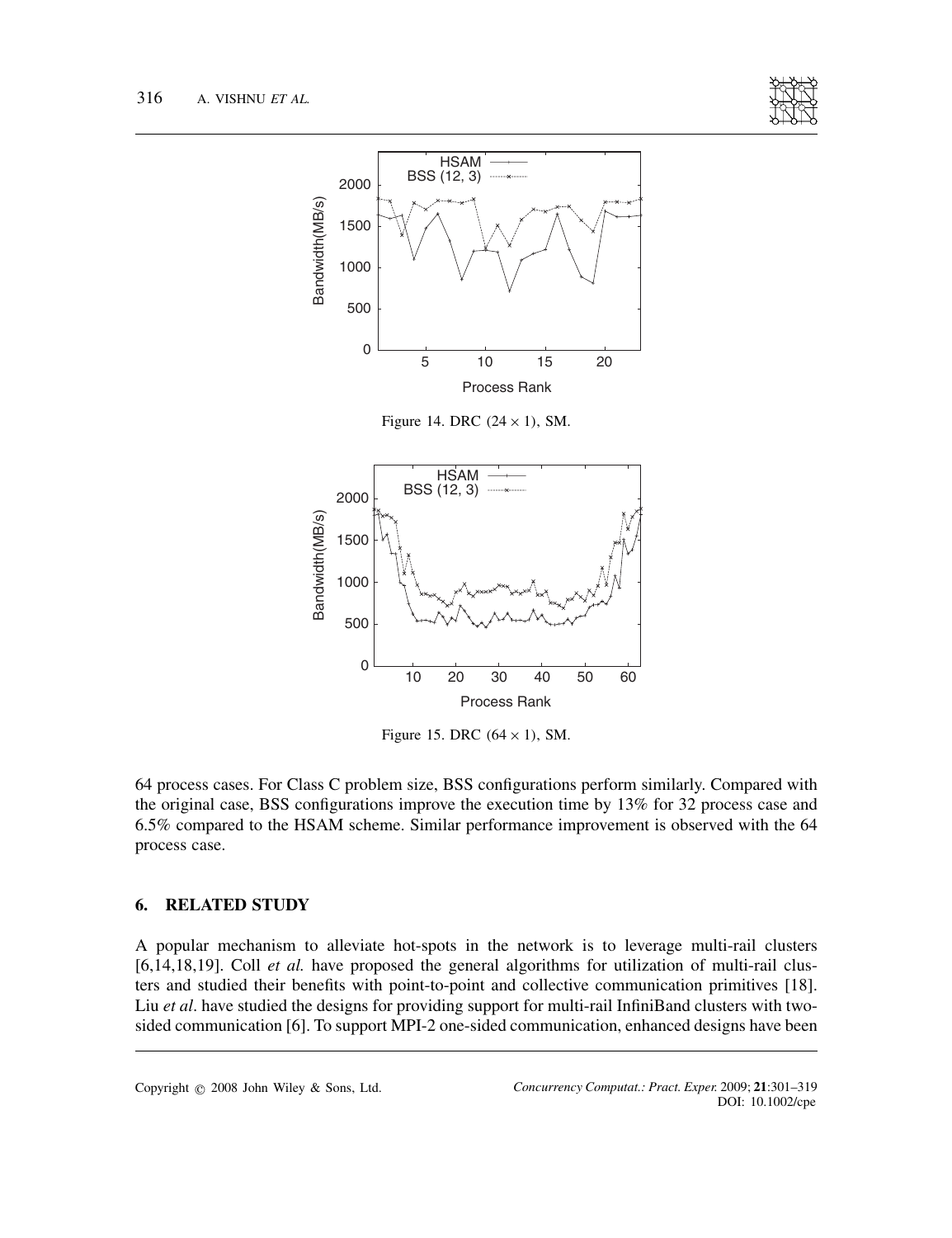



Figure 16. NAS Benchmarks, FT, Class B.



Figure 17. NAS Benchmarks, FT, Class C.

proposed by Vishnu *et al.* [14,20]. IBM HPS architecture supports multiple adapters with connectivity to different switches. An initial study for avoiding congestion, and fail-over has been studied by Sivaram *et al.* [19]. Petrini *et al*. have also studied the hardware features with Quadrics [21] Interconnection network for providing congestion control [11,22]. Similar studies have been performed with Myrinet [23] for providing congestion control [24]. The current generation of Myrinet clusters leverages *dispersive routing* to avoid hot-spots. Under this mechanism, a random selection of path is done during data transfer.

Recently, many researchers have focused on providing congestion control with InfiniBand networks [25–27]. The study proposed by Santos *et al*. has also been accepted with InfiniBand specification [2]. The primary idea of the above studies is to generate an explicit congestion notification mechanism to the destination (early forward congestion notification mechanism). The destination sends a early backward congestion notification to the source. Mechanisms for rate control and early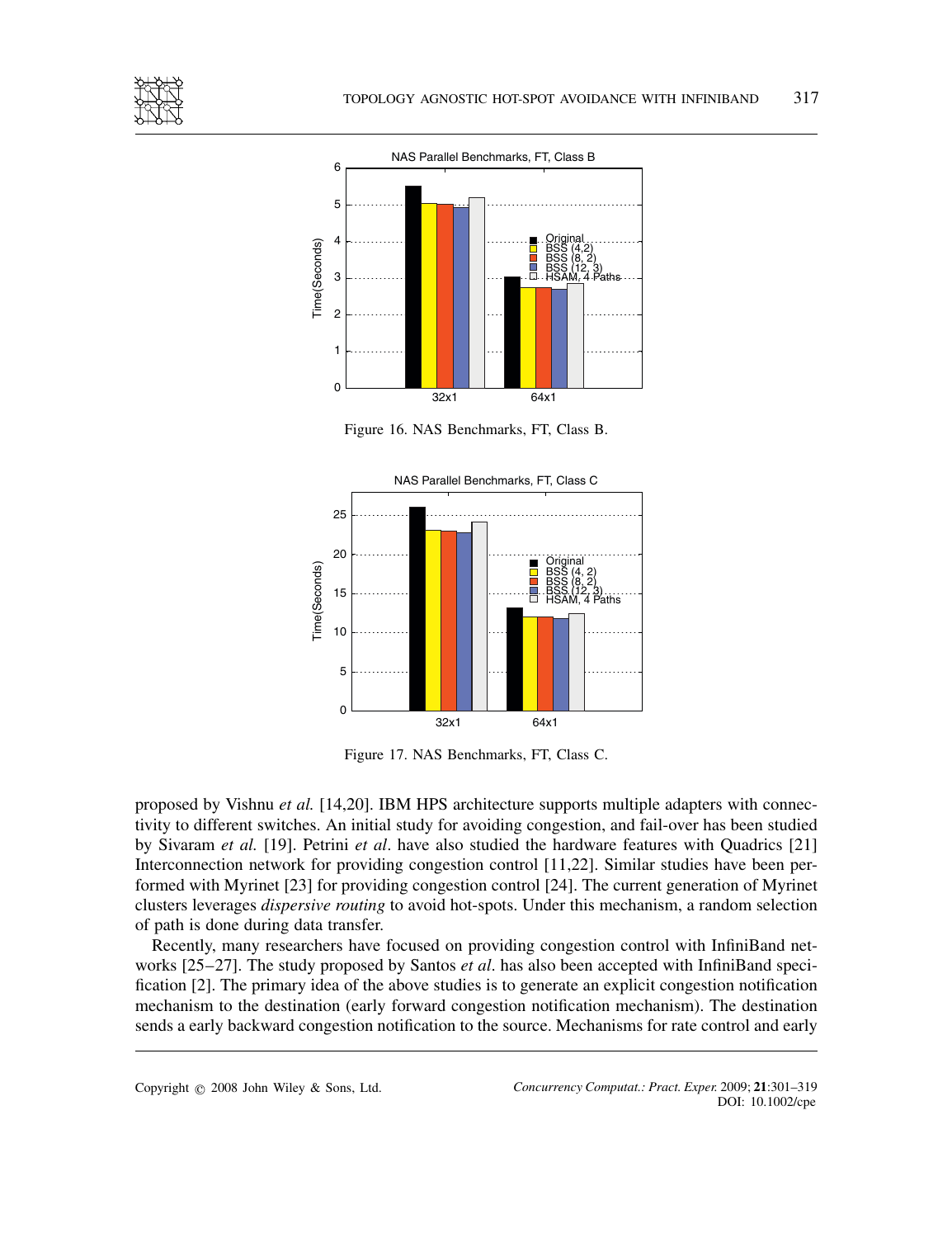

rate increase upon recovery from congestion have also been proposed [25]. However, our approach significantly differs from the above approach by using the multi-pathing mechanism. These mechanisms are likely to be available with the next generation InfiniBand products [16]. The solutions proposed in this study can be easily extended with the congestion control solutions proposed for InfiniBand.

## **7. CONCLUSIONS AND FUTURE STUDY**

In this paper, we have presented a novel performance-based adaptive approach for hot-spot avoidance, which performs batch-based striping and sorting (BSS) during the application execution to eliminate the path(s) with low bandwidth in the network. We have also thoroughly reviewed our previous proposals for providing hot-spot avoidance, particularly hot-spot avoidance with MVA-PICH (HSAM). The inherent limitations of the HSAM design prohibits the utilization of all the physically disjoint paths at runtime. As a result, better paths may never be even explored. We have also implemented the HSAM [7] scheme in our MPI stack to compare the performance of different BSS configurations, the best configuration of the HSAM [7] scheme and the original case (no multipathing at all). Using MPI Alltoall, we have achieved an improvement of 27% with different BSS configurations compared with the best configuration of HSAM on 48 processes. The default mapping of tasks in the cluster shows similar benefits. Using MPI Allgather and MPI Allreduce with the default mapping of tasks, an improvement of 32% in latency is observed for 64 processes. Using NAS Parallel Benchmark, Fourier transform, with different problem sizes, the execution time is improved by 5–7% with different BSS configurations compared with the best HSAM configuration.

In the future, we plan to continue the research in this direction. We plan to evaluate candidate petascale applications on larger-scale InfiniBand cluster, especially with multi-core architectures. We plan to design routing engines for the subnet manager, which can optimize at least a subset of communication pattern type for a single scheduling of tasks. This will also help us identify the optimal performance for one instance of execution. ConnectX [16], the next-generation InfiniBand interconnect, is also a promising technology for congestion control. We plan to design hot-spot avoidance schemes based on this interconnect.

#### **REFERENCES**

- 1. TOP 500 Supercomputer Sites. http://www.top500.org [2008].
- 2. InfiniBand Trade Association. InfiniBand Architecture Specification, Release 1.2, October 2004.
- 3. Message Passing Interface Forum. *MPI*: *A Message-Passing Interface Standard*, March 1994.
- 4. Message Passing Interface Forum. *MPI-2*: *Extensions to the Message-Passing Interface*, July 1997.
- 5. Leiserson CE. Fat-Trees: Universal networks for hardware-efficient supercomputing. *IEEE Transactions on Computers* 1985; **34**(10):892–901.
- 6. Liu J, Vishnu A, Panda DK. Building multirail infiniBand clusters: MPI-level design and performance evaluation. *SC*, Pittsburgh, PA, U.S.A., 2004; 33.
- 7. Vishnu A, Koop MJ, Moody A, Mamidala AR, Narravula S, Panda DK. Hot-spot avoidance with multi-pathing over InfiniBand: An MPI perspective. *CCGRID*, Rio de Janeiro, Brazil, 2007; 479–486.
- 8. Network-Based Computing Laboratory. MVAPICH*/*MVAPICH2: MPI-1*/*MPI-2 for InfiniBand and iWARP with OpenFabrics. http://mvapich.cse.ohio-state.edu/ [2008].
- 9. Bailey DH, Barszcz E, Barton JT, Browning DS, Carter RL, Dagum D, Fatoohi RA, Frederickson PO, Lasinski TA, Schreiber RS. The NAS parallel benchmarks. *The International Journal of Supercomputer Applications* 1991; **3**:63–73. citeseer.ist.psu.edu*/*bailey95nas.html.